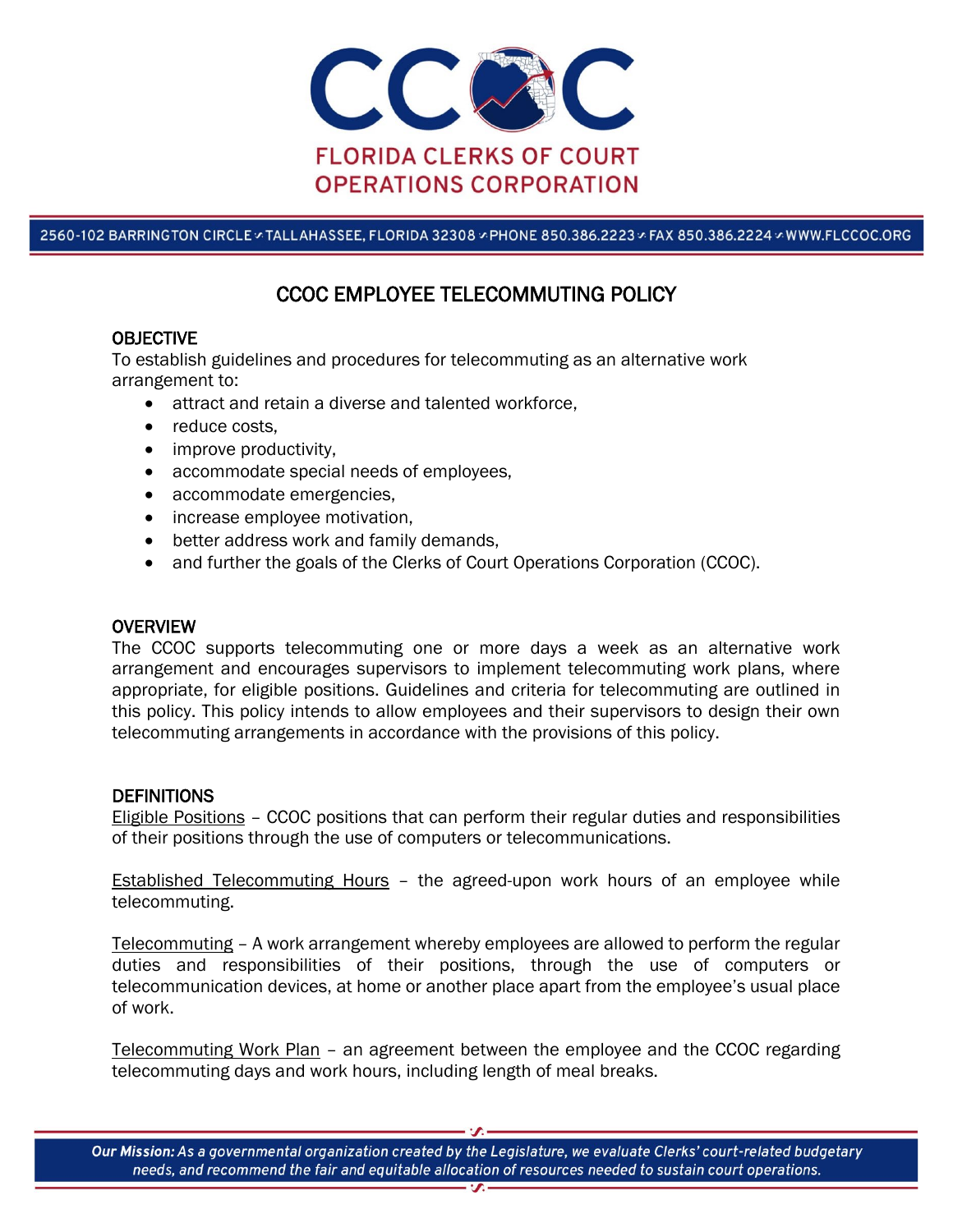# CCOC EMPLOYEE TELECOMMUTING POLICY

Temporary Telecommuting – a situation that arises and prohibits an employee from performing the regular duties and responsibilities of their positions at the main CCOC office for up to 10 business days.

Unexpected Telecommuting – an unexpected, unforeseen situation that arises suddenly and prohibits an employee from performing the regular duties and responsibilities of their positions at the main CCOC office.

#### **POLICY**

The remote work program is not a formal employee benefit or an entitlement. It is an alternative method of meeting the needs of the CCOC and its employees, if appropriate, for the duties and responsibilities of the position. Employees are not required to work remotely and have the right to refuse to remote work if the option is made available to them.

- 1. Employees and supervisors are encouraged to work together to develop a Telecommuting Work Plan that meets the needs of the CCOC and the employee.
- 2. Termination of Agreement: Employees have the right to terminate a Telecommuting Work Plan at any time and report to the main CCOC office instead. The employee should communicate with their supervisor regarding the change in their telecommuting status. The CCOC has the right to terminate a Telecommuting Work Plan with written notice to the employee of no less than 10 business days.
- 3. Attendance and Pay: All pay, leave, and travel entitlement will be based on the employee's official office. The employee's time and attendance will be recorded as if performing official duties at the CCOC office.
- 4. Paid Time Off (PTO): The CCOC's PTO policy remains unaffected by the telecommuting agreement. Any requests for time off need to be pre-approved by the employee's immediate supervisor.
- 5. Performance Evaluation: The evaluation of the employee's job performance will be based on established standards of the CCOC. Performance must remain satisfactory for an employee to continue telecommuting.
- 6. Dependent care or childcare: Telework is not a substitute for dependent care or childcare. Employees are expected to make dependent and childcare arrangements when they work at the telework site. If such care is unavailable, the employee is expected to take PTO or other leave, as appropriate.
- 7. Meetings: Employees participating in telework are prohibited from conducting face-toface meetings at the alternative worksite if it is the employee's home.
- 8. Work Assignments: Delivery or pick-up of materials, work assignments, and equipment maintenance should be handled at the CCOC office. The employee will meet with their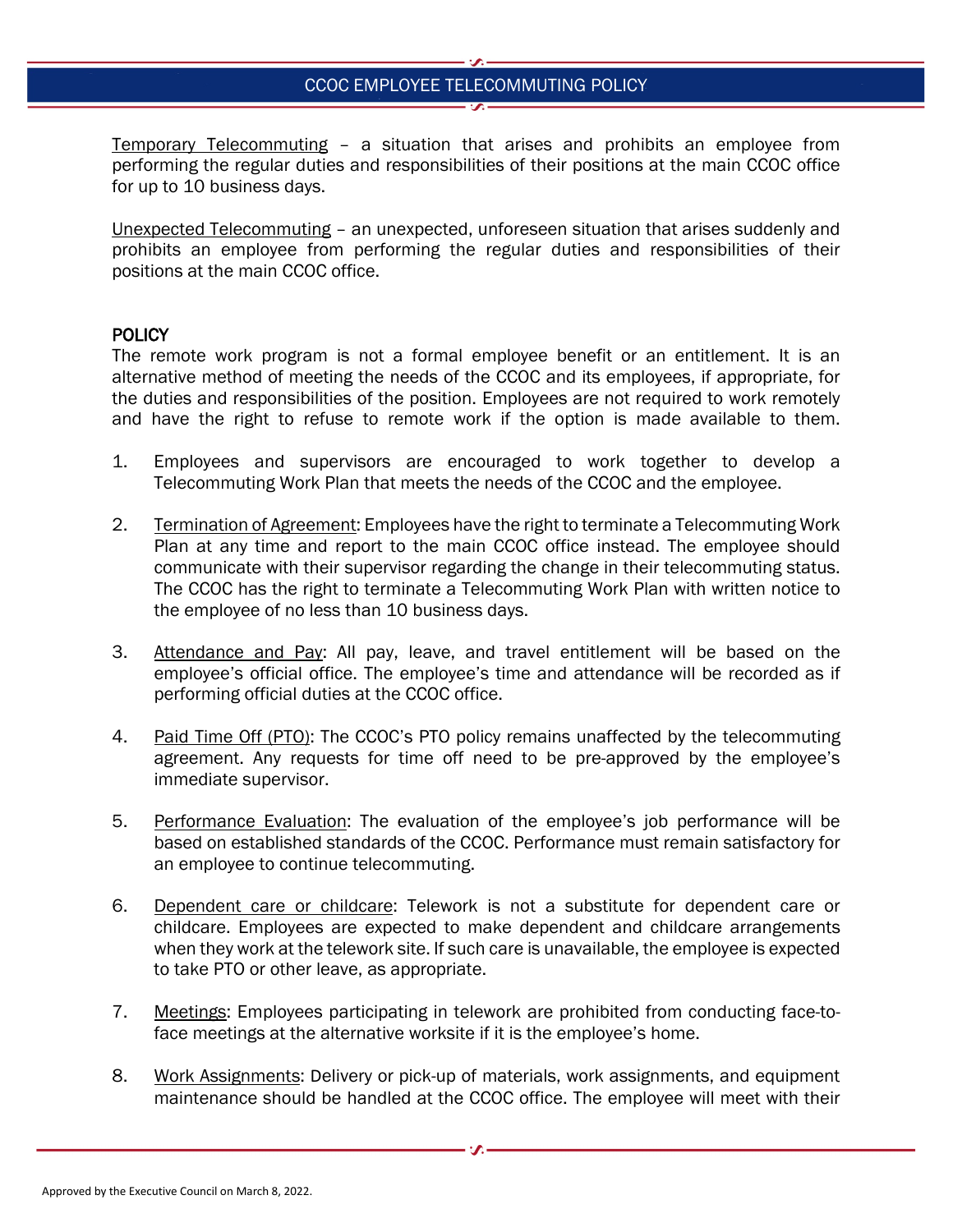## CCOC EMPLOYEE TELECOMMUTING POLICY

supervisor to receive assignments and review completed work as necessary or appropriate. The employee will complete all assigned work according to work procedures mutually agreed upon by the employee and the supervisor and attend all required meetings and/or training sessions.

An employee may be required to work at the CCOC office on regular telecommuting workdays during regular work hours to meet workload requirements and demands, workrelated meetings, emergencies, trainings, or other events.

- 9. Records Security: The employee must apply approved safeguards to protect CCOC records from unauthorized disclosure or damage and comply with applicable public records requirements outlined in Chapter 119, F.S. All records, papers, and correspondence must be safeguarded for return to the official worksite. The releasing or destroying of any records will only be done at the CCOC office, in accordance with statutes, regulations, and the CCOC records retention policy. Computerized files are considered official records and are similarly protected.
- 10. CCOC-Owned Equipment: To effectively perform assigned tasks, the employee may use CCOC equipment at the employee's telecommuting location with the approval of the CCOC. The equipment must be protected against damage and unauthorized use. CCOC owned equipment will be serviced and maintained by the CCOC. The employee's responsibility is to promptly report any equipment and/or software problems to their supervisor or the CCOC's technology help desk.
- 11. Employee-Owned Equipment: An employee may use their personal equipment for telecommuting purposes. Equipment provided by the employee will be at no cost to the CCOC and maintained by the employee. The CCOC technology help desk may be consulted for work-related assistance at the employee's risk. The CCOC is not liable for damages sustained to the employee's personal equipment while performing workrelated activities.
- 12. Travel: Travel from home to the CCOC office will not be reimbursed. All travel entitlement will be based on the main CCOC office.
- 13. Income Tax: It will be the employee's responsibility to determine any income tax implications of maintaining a home office area. The CCOC will not provide tax guidance nor assume any additional tax liabilities.
- 14. Reimbursement: The CCOC will not purchase or reimburse employees for the cost of internet use. The employee may be eligible for reimbursement of authorized expenditures with prior approval. Office supplies and other items needed for use while telecommuting can be organized with the employee's supervisor before beginning a Telecommuting Work Plan.
- 15. Liability: The CCOC will not be liable for damages to the employee's property due to participation in the telecommuting program. The employee certifies that their home